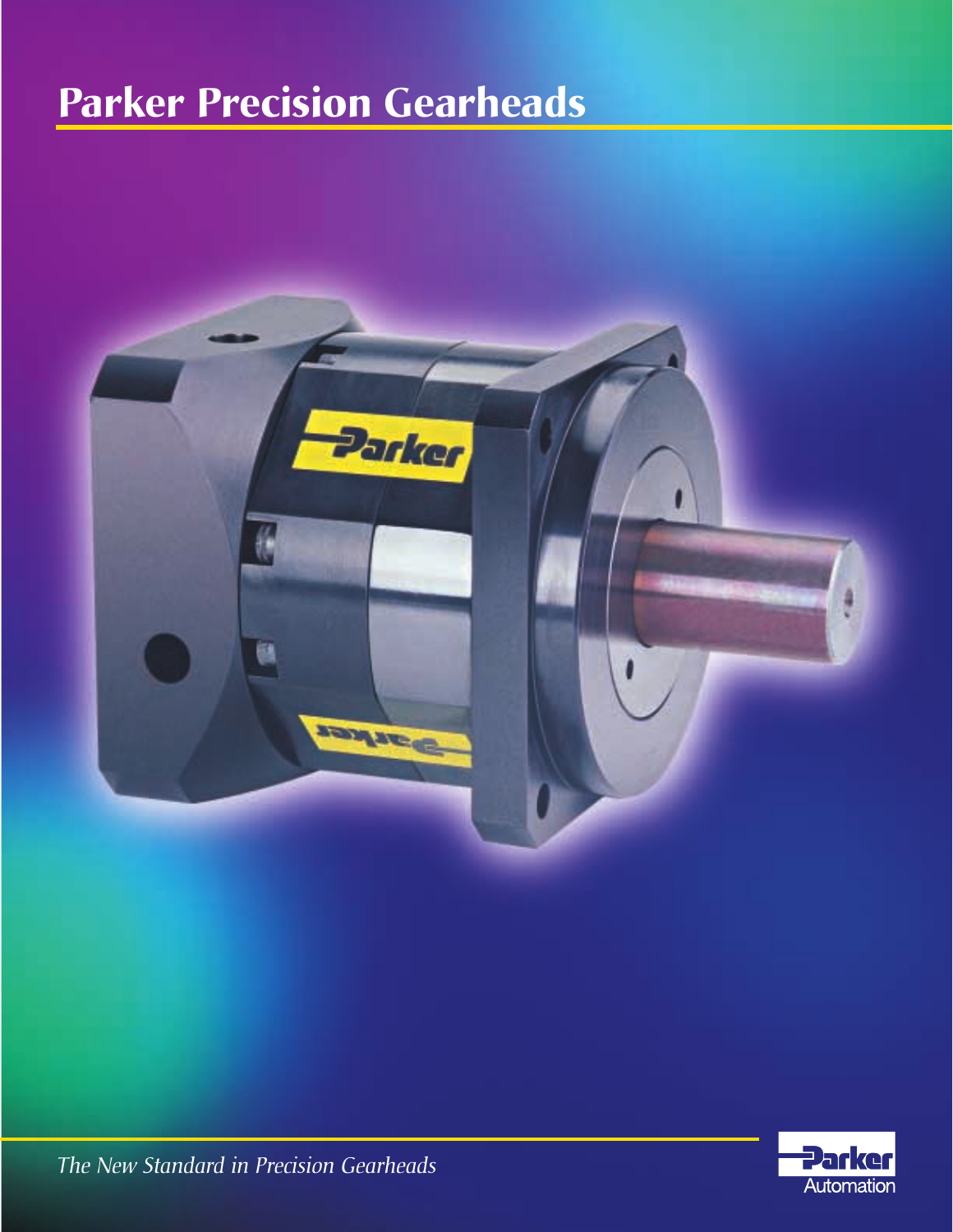

**ISO 9001 Facilities**



**Straightforward numbers, from a straightforward company. Simply put, we don't think there's a place for hype or exaggeration in this business. We give you straight answers, fair prices, and honest specs based not on some idealized laboratory simulation, but on real-world experience.**

#### **ISO 9001 Facilities**

**We can do this thanks to the decades of high precision gear manufacturing experience of Parker Hannifin's Zenith Products Division. Our ISO 9001 certified facilities, utilize a premium manufacturing technique —precision grinding. Yes, it's more expensive than some others methods. But it produces a better-quality and longer-lasting product. And we produce in a volume (all told, six times as many as our nearest competitor) that makes it cost effective for us and for you.** 

#### **72 Hour Shipping**

**So whether you need a standard precision planetary in-line, precision hypoid right angle, or a complex modification, we can meet your needs with unparalleled precision and performance. Our gearheads are some of the fastest in the industry at full duty cycle —24 hours a day, seven days a week, without a break. And we can ship any standard model, configured for any motor, within 72 hours.**

#### **Parker Automation**

**Plus, Parker Hannifin's broad range of automation products allow us to provide single component, sub-systems, or total system solutions along with premier customer service that no other company can match. The bottom line? No matter how you add it up, we have what it takes to be your gearhead supplier of choice.**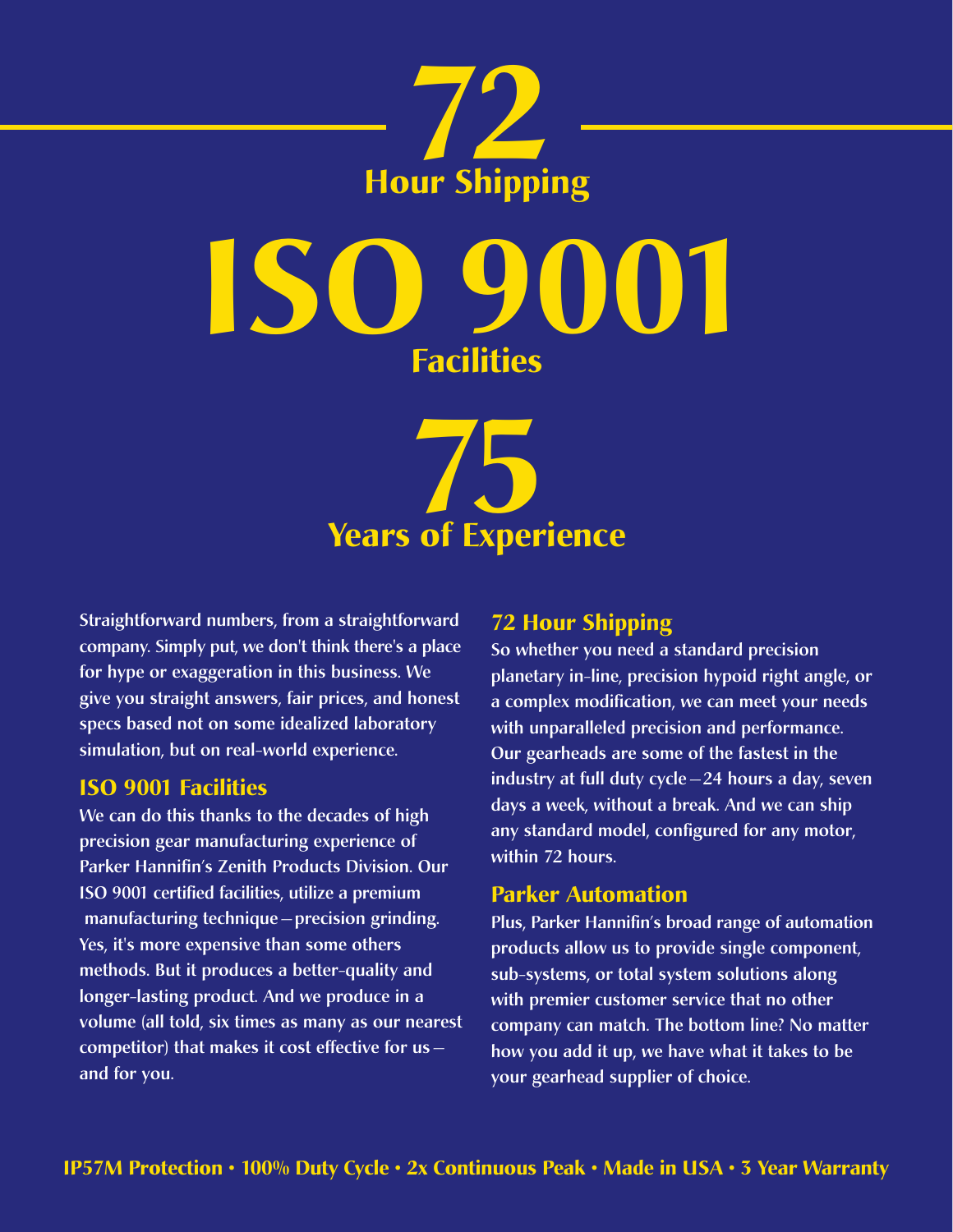# **Features & Benefits**



- **High Carbon Alloy Steel Ring Gear for Durability & Low Backlash**
- **Dual End Supported Planet Gears Provides Strength & High Precision**
- **Sealed Deep Groove Rolling Element Bearings Provide High Speed, Long Life & Heavy Load Capacity. 100% Duty Cycle.**
- **High Speed Needle Bearings For Consistent Precision**
- **Thixotropic Grease Means its Lubed for Life. Good in any Orientation.**
- **Tool Steel Output Shaft for Strength & Toughness**
- **One Piece Balanced Coupling and Input Shaft**
- **Through Hardened Gears Provides Strength, Wear Resistance & Low Backlash**
- **Self-Sealing Stacked Plate Design**
- **Aluminum Housing for Heat Dissipation & Light Weight**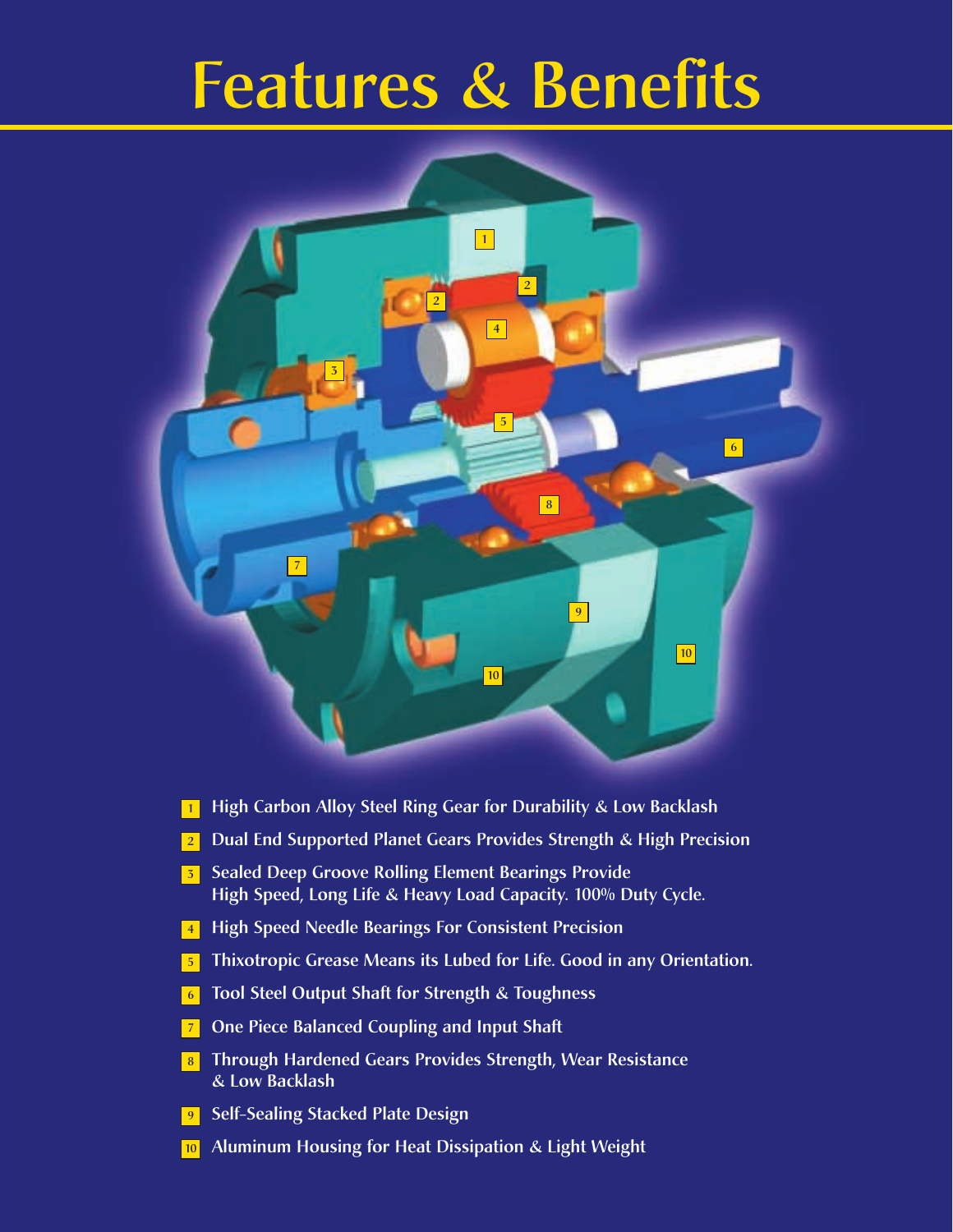#### **Precision and Low-Backlash Series In-Line**



|                                                                                    | 60                 | 92       | 115   | 142      |                               | 60      | 92      | 115     | 142       |
|------------------------------------------------------------------------------------|--------------------|----------|-------|----------|-------------------------------|---------|---------|---------|-----------|
| Backlash [-LB] (single) [arc-min]                                                  | $\leq$ 4           | <3       | <3    | <3       | Efficiency                    | >96%    | >96%    | >96%    | >96%      |
| Backlash [-LB] (dual) [arc-min]                                                    | <6                 | $\leq$ 4 | <4    | $\leq$ 4 | Life [hrs]                    | 15000   | 15000   | 15000   | 15000     |
| Backlash (single) [arc-min]                                                        | <6                 | $<$ 5    | $<$ 5 | $<$ 5    | Warranty [yrs]                |         | 3       | 3       |           |
| Backlash (dual) [arc-min]                                                          | <8                 | <6       | <6    | <6       | Max Overhung Load [N]         | 75.6    | 156     | 244     | 267       |
| Max Input Speed [RPM]                                                              | 10000              | 10000    | 8000  | 6000     | Torsional Stiffness [Nm/arcm] | 4       | 7.9     | 28      | 48        |
| Torque Continuous [Nm]* 3, 30:1                                                    | 44                 | 106      | 266   | 419      | Max Weight (single/dual) [Kg] | 1.3/2.0 | 2.1/3.9 | 5.9/8.1 | 13.6/18.4 |
| 5, 15, 25, 40, 50:1                                                                | 49                 | 117      | 486   | 731      | Max Load IN1                  |         |         |         |           |
| 8, 64, 80:1                                                                        | 47                 | 75       | 230   | 436      | Radial - 10 RPM**             | 2936    | 4261    | 6094    | 7281      |
| 10. 100:1                                                                          | 19                 | 49       | 147   | 292      | Radial - 1000 RPM**           | 632     | 916     | 1312    | 1570      |
| Noise [dBa]                                                                        | <60                | <62      | < 65  | <68      | Axial - 10 RPM**              | 2847    | 4101    | 5382    | 6610      |
| Max input torque must be less than 2x rated continuous output divided by the ratio | Axial - 1000 RPM** | 614      | 890   | 1161     | 1423                          |         |         |         |           |

#### **Utility Series In-Line**



|                                 | 60                                                     | 92     | 115    | 142    |                               | 60      | 92      | 115   | 142               |
|---------------------------------|--------------------------------------------------------|--------|--------|--------|-------------------------------|---------|---------|-------|-------------------|
| Backlash (single) [arc-min]     | < 10                                                   | $<$ 10 | $<$ 10 | 10<    | Life [hrs]                    | 10000   | 10000   | 10000 | 10000             |
| Backlash (dual) [arc-min]       | <12                                                    | < 12   | < 12   | $<$ 12 | <b>Warranty [yrs]</b>         | 2       |         | 2     |                   |
| Max Input Speed [RPM]           | 8000                                                   | 8000   | 6000   | 5000   | Max Overhung Load [N]         | 75.6    | 156     | 244   | 267               |
| Torque Continuous [Nm]* 3, 30:1 | 40                                                     | 95     | 239    | 377    | Torsional Stiffness [Nm/arcm] | 4       | 7.9     | 28    | 48                |
| 5, 15, 25, 40, 50:1             | 44                                                     | 105    | 437    | 658    | Max Weight (single/dual) [Kg] | 1.3/2.0 | 2.1/3.9 |       | 5.9/8.1 13.6/18.4 |
| 8, 64, 80:1                     | 42                                                     | 68     | 207    | 392    | Max Load [N]                  |         |         |       |                   |
| 10. 100:1                       | 17                                                     | 44     | 132    | 263    | Radial - 10 RPM**             | 2936    | 4261    | 6094  | 7281              |
| Noise [dBa]                     | <62                                                    | <65    | < 67   | <70    | Radial - 1000 RPM**           | 632     | 916     | 1312  | 1570              |
| Efficiency                      | $>94\%$<br>Axial - 10 RPM**<br>>94%<br>>94%<br>$>94\%$ |        |        | 2847   | 4101                          | 5382    | 6610    |       |                   |
|                                 |                                                        |        |        |        | Axial - 1000 RPM**            | 614     | 890     | 1161  | 1423              |
|                                 |                                                        |        |        |        |                               |         |         |       |                   |

#### **Value Series In-Line**



|                                 | 60      | 92      | 115     | 142     |                               | 60      | 92      | 115   | 142               |
|---------------------------------|---------|---------|---------|---------|-------------------------------|---------|---------|-------|-------------------|
| Backlash (single) [arc-min]     | < 12    | < 12    | $<$ 12  | < 12    | Life [hrs]                    | 10000   | 10000   | 10000 | 10000             |
| Backlash (dual) [arc-min]       | < 15    | < 15    | $<$ 15  | < 15    | Warranty [yrs]                |         |         | 2     |                   |
| Max Input Speed [RPM]           | 6000    | 6000    | 5000    | 4000    | Max Overhung Load [N]         | 75.6    | 156     | 244   | 267               |
| Torque Continuous [Nm]* 3, 30:1 | 33      | 80      | 200     | 314     | Torsional Stiffness [Nm/arcm] | 4       | 7.9     | 28    | 48                |
| 5, 15, 25, 40, 50:1             | 37      | 88      | 365     | 548     | Max Weight (single/dual) [Kg] | 1.3/2.0 | 2.1/3.9 |       | 5.9/8.1 13.6/18.4 |
| 8, 64, 80:1                     | 35      | 56      | 173     | 327     | Max Load [N]                  |         |         |       |                   |
| 10. 100:1                       | 14      | 37      | 110     | 219     | Radial - 10 RPM**             | 2789    | 4048    | 5789  | 6917              |
| Noise [dBa]                     | <63     | <66     | <68     | < 71    | Radial - 1000 RPM**           | 600     | 870     | 1247  | 1492              |
| Efficiency                      | $>92\%$ | $>92\%$ | $>92\%$ | $>92\%$ | Axial - 10 RPM**              | 2704    | 3896    | 5113  | 6279              |
|                                 |         |         |         |         | Axial - 1000 RPM**            | 583     | 845     | 1103  | 1352              |
|                                 |         |         |         |         |                               |         |         |       |                   |

#### **NEMA Series In-Line**



|                                 | 23      | 34   | 42      |                               | 23      | 34      | 42      |
|---------------------------------|---------|------|---------|-------------------------------|---------|---------|---------|
| Backlash (single) [arc-min]     | < 12    | < 12 | < 12    | Life [hrs]                    | 10000   | 10000   | 10000   |
| Backlash (dual) [arc-min]       | < 15    | < 15 | $<$ 15  | Warranty [yrs]                |         |         |         |
| Max Input Speed [RPM]           | 7500    | 7500 | 6000    | Max Overhung Load [N]         | 75.6    | 156     | 244     |
| Torque Continuous [Nm]* 3, 30:1 | 33      | 80   | 179     | Torsional Stiffness [Nm/arcm] | 4       | 7.9     | 28      |
| 5, 15, 25, 40, 50:1             | 37      | 88   | 179     | Max Weight (single/dual) [Kg] | 1.3/2.0 | 2.1/3.9 | 5.9/8.1 |
| 8.64.80:1                       | 35      | 56   | 173     | Max Load [N]                  |         |         |         |
| 10.100:1                        | 14      | 37   | 110     | Radial - 10 RPM**             | 2789    | 4048    | 5789    |
| Noise [dBa]                     | <63     | <66  | <68     | Radial - 1000 RPM**           | 600     | 870     | 1247    |
| Efficiency                      | $>92\%$ | >92% | $>92\%$ | Axial - 10 RPM**              | 2704    | 3896    | 5113    |
|                                 |         |      |         | Axial - 1000 RPM**            | 583     | 845     | 1103    |

NEMA corresponds to the gearhead output face. All Parker Precision gearheads metric or NEMA can accept either NEMA or metric motors

## **Precision and Low Backlash Series Right Angle**



|                                                             | o                                 |          | o        |          |          |                               |         |         |       |                    |
|-------------------------------------------------------------|-----------------------------------|----------|----------|----------|----------|-------------------------------|---------|---------|-------|--------------------|
|                                                             |                                   | 60       | 92       | 115      | 142      |                               | 60      | 92      | 115   | 142                |
|                                                             | Backlash [-LB] (single) [arc-min] | $3$      | <3       | $\leq$   | $\leq$   | Life [hrs]                    | 30000   | 30000   | 30000 | 30000              |
|                                                             | Backlash [-LB] (dual) [arc-min]   | $5$      | $<$ 5    | <4       | $\leq$ 4 | Warranty [yrs]                | 3       | 3       | 3     | 3                  |
|                                                             | Backlash (single) [arc-min]       | $5$      | $5$      | $\leq$ 4 | $\leq$ 4 | Max Overhung Load [N]         | 61.4    | 122     | 211   | 267                |
|                                                             | Backlash (dual) [arc-min]         | $\leq$ 7 | $\leq$ 7 | <6       | <6       | Torsional Stiffness [Nm/arcm] | 3.5     |         | 17.5  | 48                 |
|                                                             | Max Input Speed [RPM]             | 8000     | 8000     | 7000     | 6000     | Max Weight (single/dual) [Kg] | 2.5/3.8 | 5.0/7.1 |       | 8.5/14.4 15.0/29.1 |
|                                                             | Torque Continuous [Nm]*<br>15:1   | 25       | 50       | 95       | 180      | Max Load [N]                  |         |         |       |                    |
|                                                             | 3, 5, 8, 10, >15:1                | 35       | 70       | 140      | 260      | Radial - 500 RPM**            | 3300    | 4900    | 7200  | 10000              |
|                                                             | Noise [dBa]                       | <66      | <66      | <68      | <68      | Radial - 1000 RPM**           | 3011    | 4403    | 6663  | 8940               |
|                                                             | Efficiency                        | >96%     | >96%     | >96%     | $>96\%$  | Axial - 500 RPM**             | 1650    | 2450    | 3600  | 5000               |
|                                                             |                                   |          |          |          |          | Axial - 1000 RPM**            | 1481    | 2228    | 3251  | 4546               |
| Also available in dual shaft and hollow bore configurations |                                   |          |          |          |          |                               |         |         |       |                    |

Limit the input torque to the peak output torque divided by the ratio \*Peak Torque is 2x Continuous for up to 5% Duty Cycle • \*\*Output speed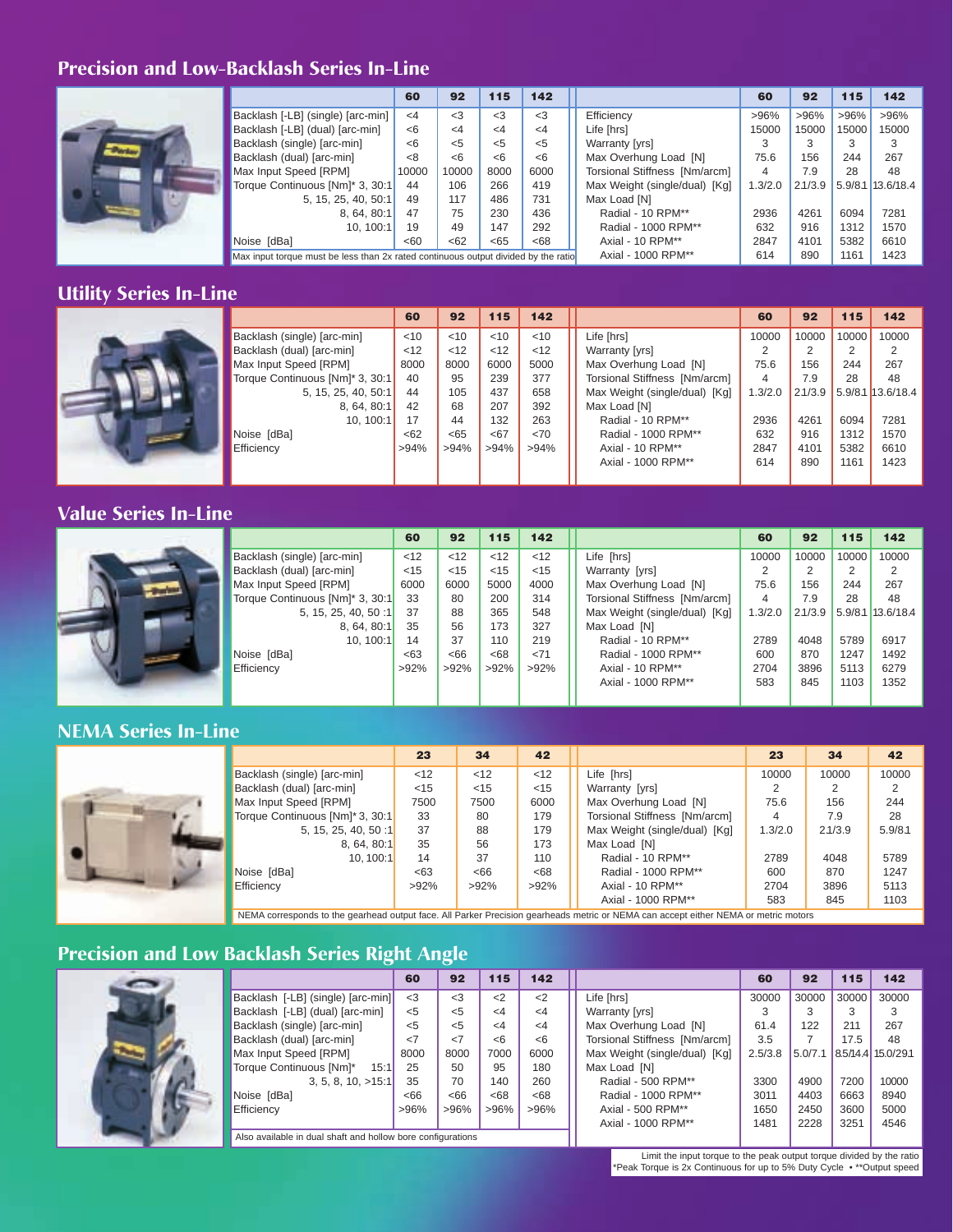#### **Precision, Low-Backlash Series In-Line - Single Stage (3:1, 5:1, 8:1, 10:1)**



## **Precision, Low-Backlash Series In-Line - Dual Stage (15:1, 25:1, 30:1, 40:1)**



Output Torque (Nm)

Torque (

Output<sup>-</sup>

 $\binom{m}{k}$ 

#### **Precision, Low-Backlash Series In-Line - Dual Stage (50:1, 64:1, 80:1, 100:1)**





Output Torque (Nm)

#### **Precision Series Right Angle (3:1, 5:1, 8:1, 10:1, 15:1, 25:1, 30:1, 40:1, 50:1, 64:1, 80:1, 100:1)**



Output Torque (in-lbs)

Output Torque

 $(in-lbs)$ 

 $\phi_{\gamma_t}$ 

 $\delta$ 

#### • - 15:1 • - all other ratios Output Torque (Nm) Output Torque (Nm) Output Torque (in-Ibs) Output Torque (in-lbs)  $\theta$  $+0$  $\circ$ Input Speed (RPM)

92mm - Right Angle



#### **Moment of Inertia [kg-cm2 ]**

| <b>In-Line</b> | 60   | 92   | 115  | 142  | <b>Right Angle</b> | 60   | 92   | 115  | 142  | <b>Conversion Table</b>      |
|----------------|------|------|------|------|--------------------|------|------|------|------|------------------------------|
| 3:1            | 0.14 | 0.83 | 2.20 | 12.5 | 3:1                | 0.43 | 1.10 | 2.50 | 6.7  |                              |
| 5:1            | 0.13 | 0.54 | 1.28 | 6.3  | 5:1                | 0.24 | 0.63 | 1.40 | 3.8  | 1 kg<br>Ξ                    |
| 8:1            | 0.12 | 0.47 | 1.22 | 4.8  | 8:1                | 0.18 | 0.47 | 1.10 | 2.8  | 1 N                          |
| 10:1           | 0.11 | 0.45 | 1.18 | 4.4  | 10:1               | 0.16 | 0.43 | 1.00 | 2.5  | Ξ                            |
| 15:1           | 0.15 | 0.78 | 2.10 | 6.3  | 15:1               | 0.14 | 0.39 | 0.89 | 2.3  | $1 \text{ mm}$<br>Ξ          |
| 25:1           | 0.14 | 0.50 | 1.77 | 5.9  | 25:1               | 0.14 | 0.57 | 1.34 | 1.43 |                              |
| 30:1           | 0.15 | 0.48 | 1.51 | 6.5  | 30:1               | 0.16 | 0.88 | 2.30 | 2.47 | 1 Nm<br>Ξ                    |
| 40:1           | 0.15 | 0.47 | 1.10 | 5.4  | 40:1               | 0.14 | 0.56 | 1.32 | 1.39 | 1 Nm<br>Ξ                    |
| 50:1           | 0.12 | 0.50 | 1.20 | 4.5  | 50:1               | 0.14 | 0.56 | 1.32 | 1.38 |                              |
| 64:1           | 0.12 | 0.47 | 1.14 | 4.5  | 64:1               | 0.13 | 0.48 | 1.24 | 1.26 | 1 $kg$ -cm <sup>2</sup><br>Ξ |
| 80:1           | 0.12 | 0.44 | 1.15 | 4.6  | 80:1               | 0.13 | 0.48 | 1.23 | 1.26 | 1 $kg$ -cm <sup>2</sup><br>Ξ |
| 100:1          | 0.12 | 0.46 | 1.15 | 4.3  | 100:1              | 0.12 | 0.46 | 1.19 | 1.21 |                              |

| <b>Conversion Table</b> |     |                                  |  |  |  |  |  |  |  |
|-------------------------|-----|----------------------------------|--|--|--|--|--|--|--|
| $1 \text{ kg}$          | $=$ | 2.2 $lb_m$                       |  |  |  |  |  |  |  |
| 1 N                     | —   | $0.225$ lb <sub>f</sub>          |  |  |  |  |  |  |  |
| $1 \text{ mm}$          | $=$ | $0.03937$ in                     |  |  |  |  |  |  |  |
| $1$ Nm                  | $=$ | $8.92$ in-lbs                    |  |  |  |  |  |  |  |
| $1$ Nm                  |     | $0.737$ ft-lbs                   |  |  |  |  |  |  |  |
| 1 $kg$ -cm <sup>2</sup> | $=$ | $0.0001 \text{ kg} - \text{m}^2$ |  |  |  |  |  |  |  |
| 1 $kg$ -cm <sup>2</sup> | $=$ | 0.000885 lb-in-s <sup>2</sup>    |  |  |  |  |  |  |  |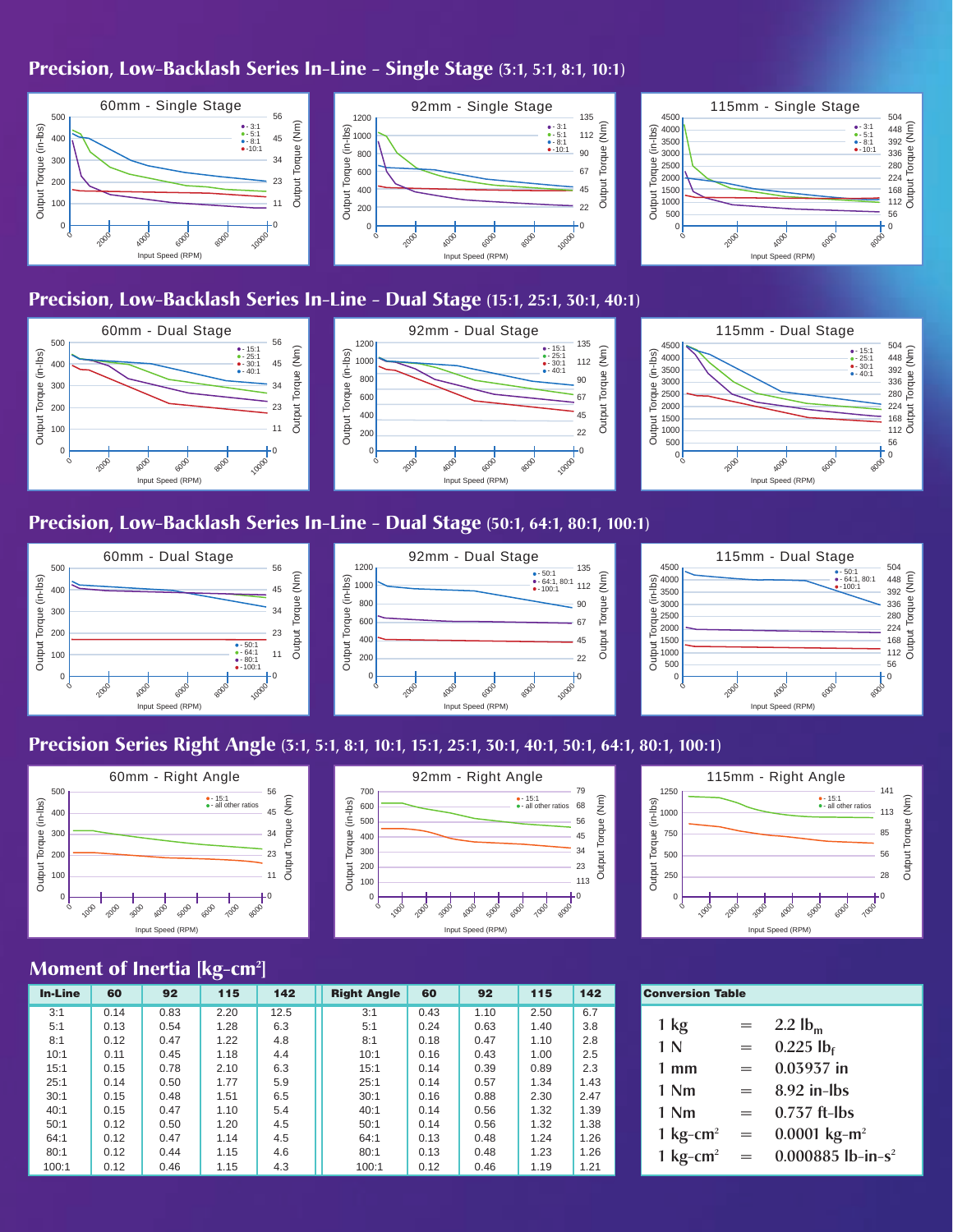







|                            | <b>Backed by the Power of Parker</b>     |
|----------------------------|------------------------------------------|
|                            |                                          |
| Compumotor compumotor.com  |                                          |
|                            | Daedal daedalpositioning.com             |
|                            | Automation Actuatorparker.com/automation |
|                            |                                          |
| Parker Hannifin parker.com |                                          |
|                            |                                          |

**\*5 units or less**

**All standard gearheads ship in 72hours or less\***

**Speed-Torque Curves for UTN, VLN and NEN De-rating Guide**



#### **To determine Speed-Torque:** Multiply PRN(LB) torque rating by 0.9 for Utility In-Line Series.

Multiply PRN(LB) torque rating by 0.75 for Value and NEMA In-line Series.

For NEMA 23, 34 and 42 use 60, 92 and 115mm respectively.

The max speed is reduced for the Utility, Value and NEMA series. See the performance specifications for max ratings.

#### **Sizing & Selection Process**

1. Develop Motion Profile – Based on Application's Requirements (*Output* from the Gearhead)

Determine time, velocity, and torque for each segment:

 $t_n$   $t_n$   $_0V_n$   $_0T_n$ 

- 2. Calculate Max Input Speed (*<sup>i</sup>* V*MAX*), and Mean Input Speed (*<sup>i</sup>* V*MEAN*) T t1 t2 t3 t4
- $iV_{MAX} = oV_{MAX} \cdot i$   $iV_{MEMN} = \frac{\sum (oV_a \cdot t_n)}{\sum t_n}$

3. Calculate RMS Torque 
$$
\overline{J}_{RMS} = \sqrt{\sum_{n=1}^{N} (bV_n \cdot t_n \cdot b_i^2)^2 \over \sum_{n=1}^{N} (bV_n \cdot t_n)}
$$

4. Adjust for Sub-cycles (the number of "Start-stops") per hour

$$
N_c = \frac{3600}{t_T} \qquad N_{s-c} = N_c \cdot \frac{Subcycles}{Cycle}
$$

Look up  $f_b$  for corresponding N<sub>S-C</sub> and adjust T<sub>RMS</sub>:

 $\overline{C_R}$  $\overline{T_R}$  $\overline{T_R}$  $\overline{T_R}$  $\overline{T_R}$  $\overline{T_R}$ 

Ex: Given a 3 sec cw move, 1 sec dwell and 5 sec ccw move

 $t_T = 9$ sec N<sub>C</sub> = 400 with 2 start-stops per cycle N<sub>S-C</sub> = 800, f<sub>b</sub> = 1.05

5. Go to Speed Torque Curves for Selected Family and Ratio and check:

- 5.1.  ${}_{\text{o}}\mathsf{T}_{\text{RMS}}$  at  ${}_{\text{i}}\mathsf{V}_{\text{MAX}} \le {}_{\text{o}}\mathsf{T}_{\text{CONT}}$
- 5.2.  $\frac{1}{10}V_{\text{MAX}}$   $<$  Max Input speed of gearhead
- 5.3.  ${}_1\!V_{\rm MEAN}$   $<$  80% of Rated Input Speed
- 5.4. Check that Application  $T_{PEAK} < 2 \cdot T_{CONT}$  Rated
- 5.5. Check that application does not spend more than 5% of time above continuous rating

$$
DC = \frac{\Sigma \text{time}_{(T < T_{cont})}}{\text{Total Cycle Time}} \cdot 100\%
$$

5.6. Also check Axial and Radial Load requirements

| $_{0}V_{n}$ =Output Velocity for Motion Profile Segment n |
|-----------------------------------------------------------|
|                                                           |
| $T_n$ =Output Torque for Motion Profile Segment <i>n</i>  |
|                                                           |
|                                                           |
|                                                           |

*"Input" and "Output"* are defined with respect to the gearhead. The *output* of the motor is the *input* to the Gearhead. The *input* to the Application comes from the *output* of the gearhead.

| $\vee$ |    |    |    |                 | $\mathfrak{t}5$ | $\mathfrak{t}\mathfrak{b}$ | t7 |   |
|--------|----|----|----|-----------------|-----------------|----------------------------|----|---|
| T      | t1 | t2 | t3 | $\overline{t4}$ |                 |                            |    |   |
|        |    |    |    |                 |                 |                            |    | t |

| <b>Sub Cycles</b><br>per Hour | Shock<br>Factor $(f_h)$ |  |  |  |  |
|-------------------------------|-------------------------|--|--|--|--|
| < 500                         | 1.00                    |  |  |  |  |
| 500 to 1000                   | 1.05                    |  |  |  |  |
| 1000 to 1500                  | 1.10                    |  |  |  |  |
| 1500 to 2000                  | 1.30                    |  |  |  |  |
| 2000 to 3000                  | 1.60                    |  |  |  |  |
| > 3000                        | 2.00                    |  |  |  |  |
|                               |                         |  |  |  |  |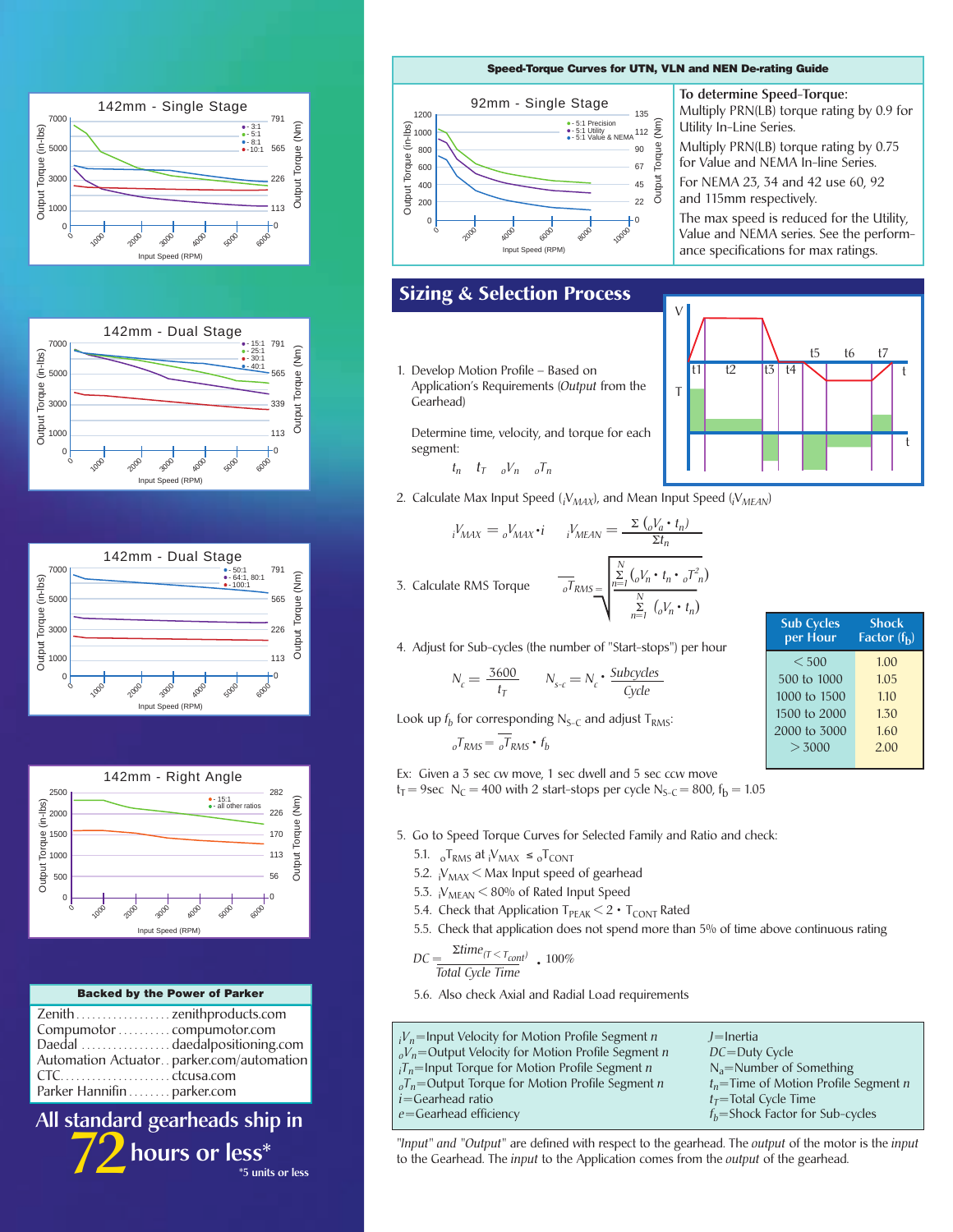## **Precision, Low-Backlash, Utility and Value Series In-Line Dimensions (mm)**



| <b>PRN, UTN, (VLN)</b>              | 60         | 92         | 115       | 142   |                                 | 60            | 92            | 115           | 142           |
|-------------------------------------|------------|------------|-----------|-------|---------------------------------|---------------|---------------|---------------|---------------|
| A Square output flange              | 60         | 92         | 115       | 142   | M Overall diameter              | 80            | 116           | 152           | 185           |
| B Output shaft diameter (j6)        | 16         | 22(20)     | 32 (24)   | 40    | N Flange bolt circle diameter   | 70            | 100           | 130           | 165           |
| C Output shaft over key dimension   | 18         | 24.5(22.5) | 34.9 (27) | 43    | P Input shaft bore depth        | 23            | 30            | 40            | 50            |
| D Output key width                  |            | 6          | 10(8)     | 12    | R Mounting bolt hole diameter   | 5.5           | 6.5           | 8.5           |               |
| E Useable output shaft length       | 28.5(22.5) | 36.5(37)   | 51(46.5)  | 79    | S Flange thickness              | 12.7(18.7)    | 13.5(20.5)    | 14.8(23.3)    | 14.2(25.2)    |
| F Distance from end of shaft to key | 2(3)       | 3.2        | 5(7)      |       | Body length (single stage)      | 58 (64)       | 56.4 (63.4)   | 77.4 (85.9)   | 97.7(108.7)   |
| G Key length                        | 25(16)     | 31.9       | 40 (32)   | 62.9  | T Body length (dual stage)      | 104.5(110.5)  | 105(112)      | 145.8 (154.3) | 186.5 (197.5) |
| H Input shaft bore diameter (E6)    | 14         | 19         | 24        | 32    | X Overall length (single stage) | 104.9 (98.9)  | 122.4 (122.8) | 170 (165.5)   | 228.5         |
| J Output pilot thickness            | 8.5(2.5)   | 10(3)      | 12(3.5)   | 15(4) | X Overall length (dual stage)   | 151.4 (145.4) | 171(171.3)    | 238.3 (234)   | 317.3         |
| K Output pilot diameter $(g6)$      | 50         | 80         | 110       | 130   | Z Motor adapter thickness       | $15 - 23$     | $20 - 38$     | $33 - 46$     | $38 - 71$     |
| L Input side extension              | 10         | 19.5       | 29.6      | 36.8  |                                 |               |               |               |               |

The parenthetical numbers correspond to the VLN series where shown. If only one number is listed it refers to the PRN, UTN and VLN series

#### **NEMA Series In-Line Dimensions (in)**



| <b>NEN</b>                          | 23               | 34    | 42    |                                 | 23          | 34           | 42            |
|-------------------------------------|------------------|-------|-------|---------------------------------|-------------|--------------|---------------|
| A Square output flange              | 2.25             | 3.25  | 4.20  | L Input Side Extension          | 0.39        | 0.77         | 1.16          |
| B Output shaft diameter #           | 0.375            | 0.500 | 0.625 | N Flange bolt circle diameter   | 2.625       | 3.875        | 4.95          |
| C Output shaft over key dimension   | 0.34 over flat   | 0.556 | 0.706 | P Input shaft bore depth        | 0.91        | 1.18         | 1.58          |
| D Output key width                  | flat             | 0.125 | 0.188 | R Mounting bolt hole diameter   | 0.22        | 0.22         | 0.28          |
| E Useable output shaft length       | 1.00             | 1.25  | 1.50  | S Flange thickness              | 0.84        | 0.96         | 1.12          |
| F Distance from end of shaft to key | flat             | 0.20  | 0.21  | T Body length (single stage)    | 2.62        | 2.65         | 3.59          |
| G Key length                        | flat length 0.75 | 0.79  | 0.98  | T Body length (dual stage)      | 4.45        | 4.57         | 6.28          |
| H Input shaft bore diameter         | 0.55             | 0.75  | 0.95  | X Overall length (single stage) | 4.01        | 4.67         | 6.25          |
| J Output pilot thickness            | 0.06             | 0.06  | 0.09  | X Overall length (dual stage)   | 5.84        | 6.59         | 8.94          |
| K Output pilot diameter             | 1.50             | 2.875 | 2.185 | Z Motor adapter thickness       | $.60 - .90$ | $.80 - 1.50$ | $1.30 - 1.80$ |
|                                     |                  |       |       |                                 |             |              |               |